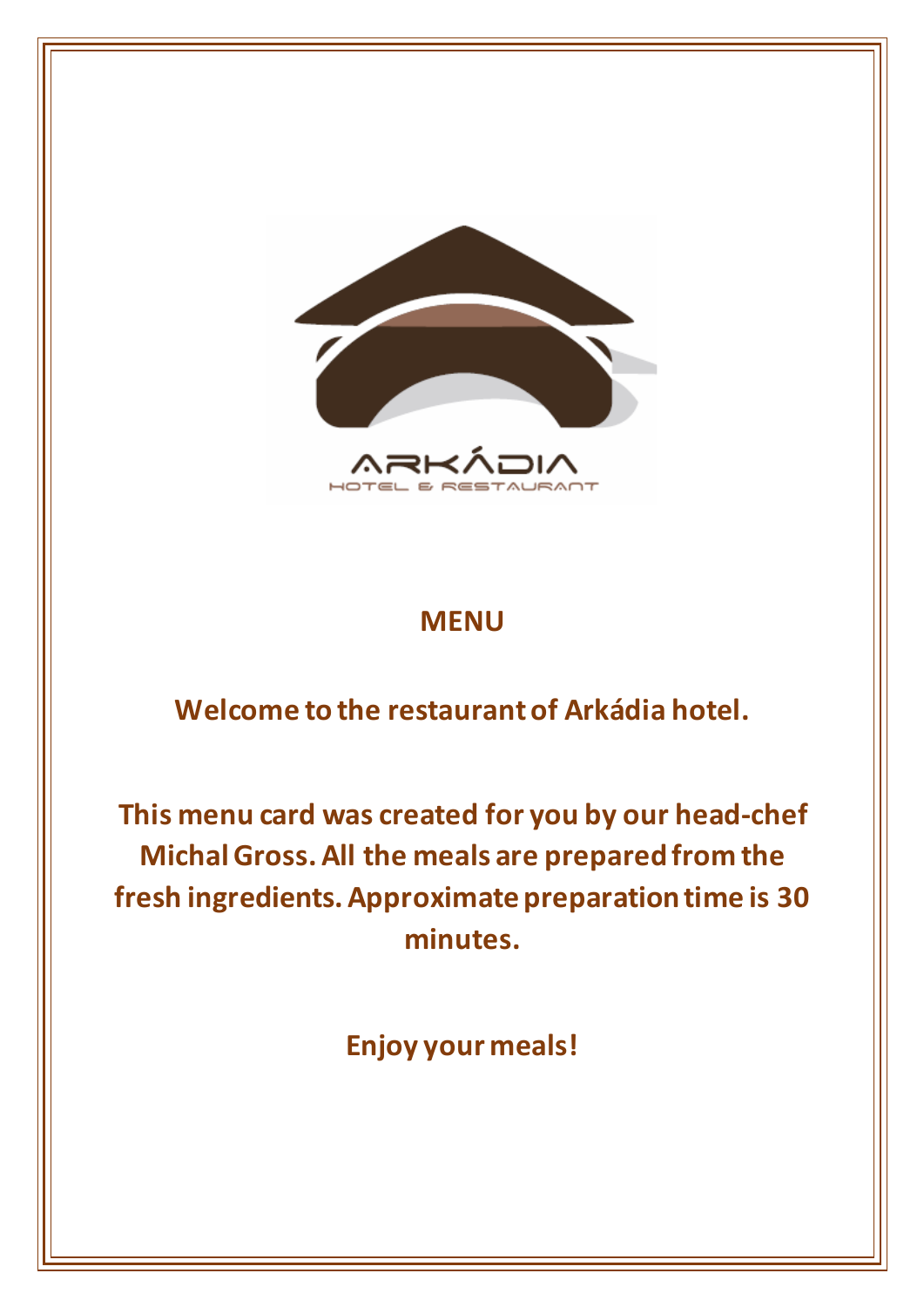

### *Starters:*

150g *Bruschetta – roasted bread served with garlic flavoured ricotta cheese, prosciutto, baked tomateos and arugula– 1,7*

*4,30€*

100g *Roasted tiger prawns with butter, chilli, garlic and sweet-and-sour dip, baguette – 1,2,7*

*6,80€*

130g *Roasted baguette with mascarpone cheese, smoked salmon, capers and lamb´s lettuce – 1,4,7,12 4,10€*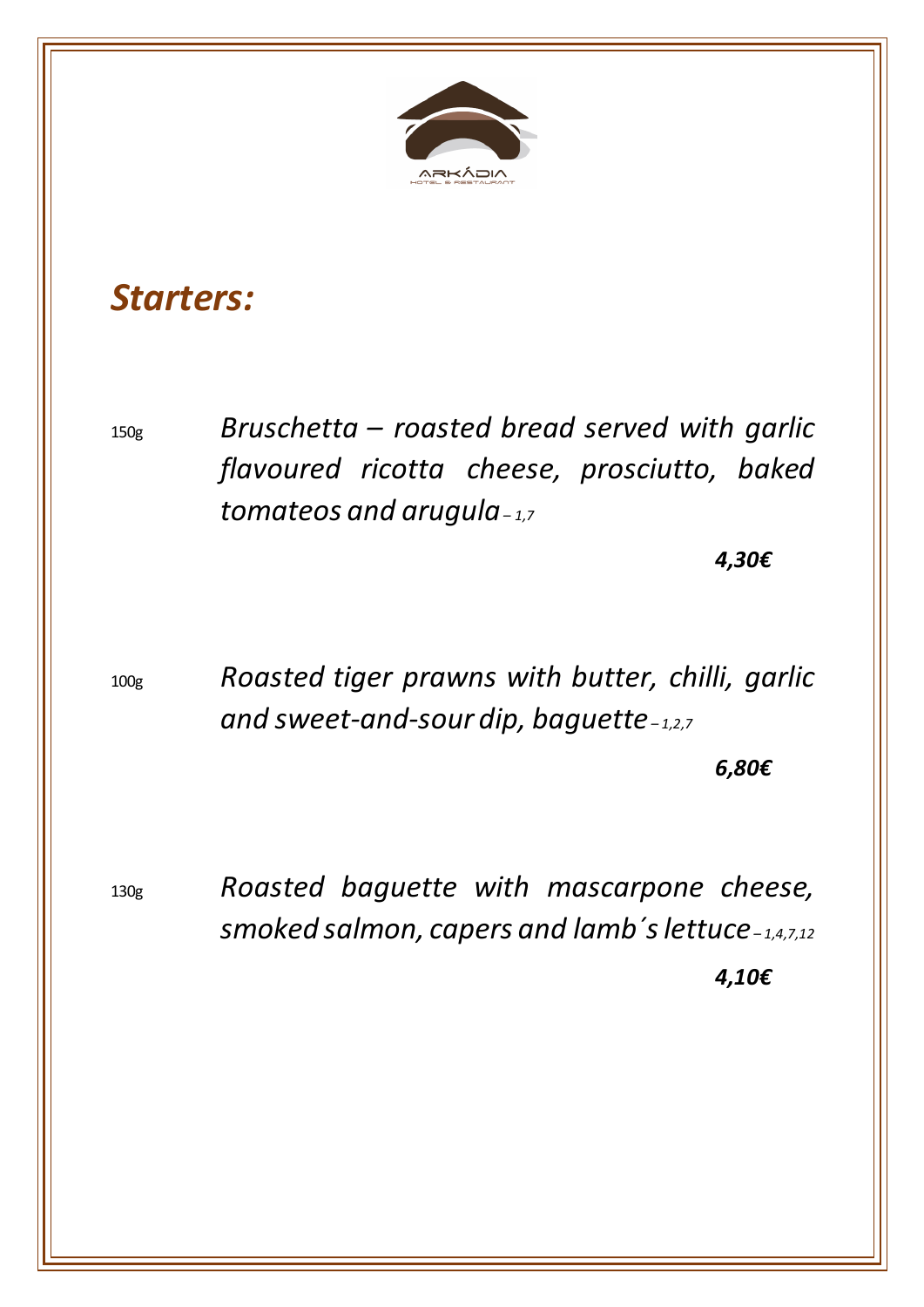

## *Soups:*

0,33l *Chicken broth with vegetables, meat and homemade noodles – 1,3,9*

*1,60€*

0,33l *Tomato soup with pesto verde and parmesan cheese – 7,8,9,12*

*2,30€*

0,33l *Creamy sweet-and-sour mushroom soup with wild garlic – <sup>7</sup>*

*3,10€*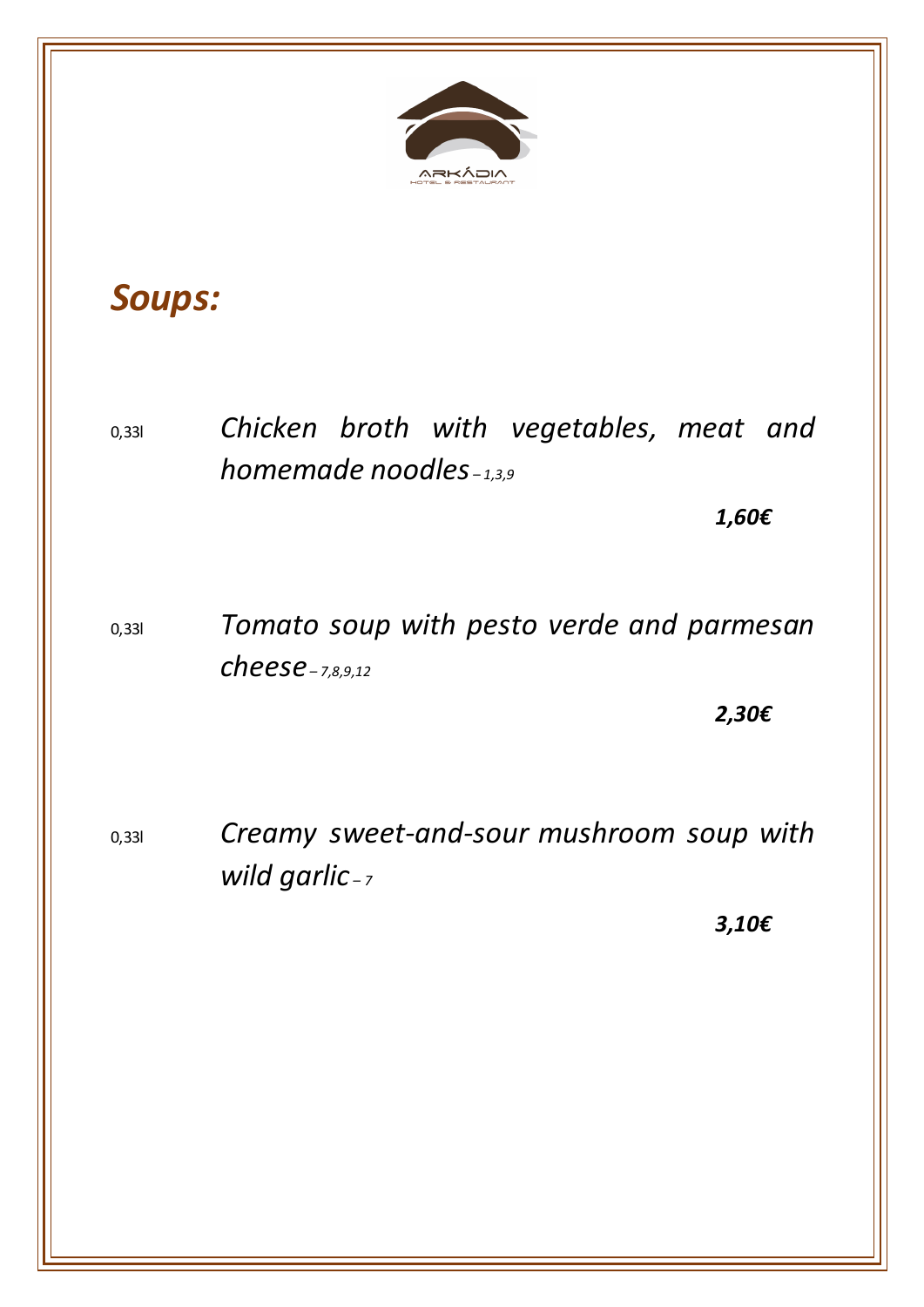

## *Meat based dishes:*

150g/50g *Chicken steak with herbs and roasted vegetables*

*5,80€*

150g/50g *Grilled pork tenderloin with caramelized red onion– <sup>12</sup>*

*6,90€*

150g *Spicy pork slices with creamy tomato sauce, pepper and zucchini – 7,12*

*7,30€*

200g/50g *Grilled beef steak served with roasted mushrooms, bacon, garlic and shallot*

*13,00€*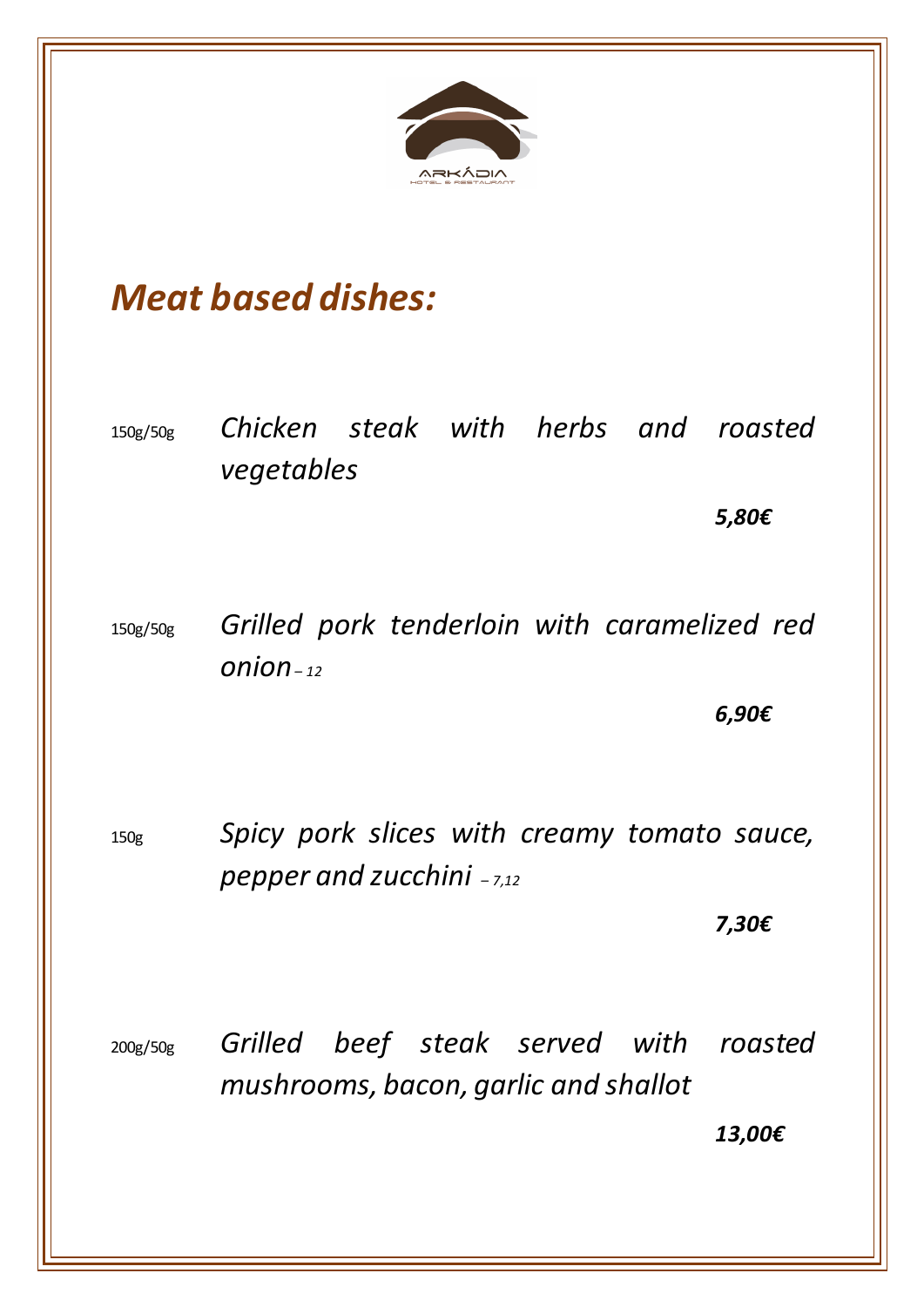

## *Meat based dishes:*

| 200g/50g         | Beef fillets served on arugula salad with baked<br>tomatoes and parmesan, olive oil- $_7$ |        |  |
|------------------|-------------------------------------------------------------------------------------------|--------|--|
|                  |                                                                                           | 13,30€ |  |
| 150g             | Salmon steak with asparagus and lemon-and-<br>butter sauce $-4,7$                         |        |  |
|                  |                                                                                           | 9,90€  |  |
| 200 <sub>g</sub> | Deep fried chicken/pork schnitze $I_{-1,3,7}$                                             | 6,10€  |  |
| Sauces:          |                                                                                           |        |  |
| 80ml             | Mushroom sauce-7                                                                          | 1,30€  |  |
| 80ml             | Gorgonzola sauce-7                                                                        | 1,30€  |  |
| 80 <sub>ml</sub> | Creamy green pepper sauce with brandy- $_{7,12}$                                          |        |  |
|                  |                                                                                           | 1,30€  |  |
| 80ml             | Demi-glace sauce $_{-10,12}$                                                              | 1,30€  |  |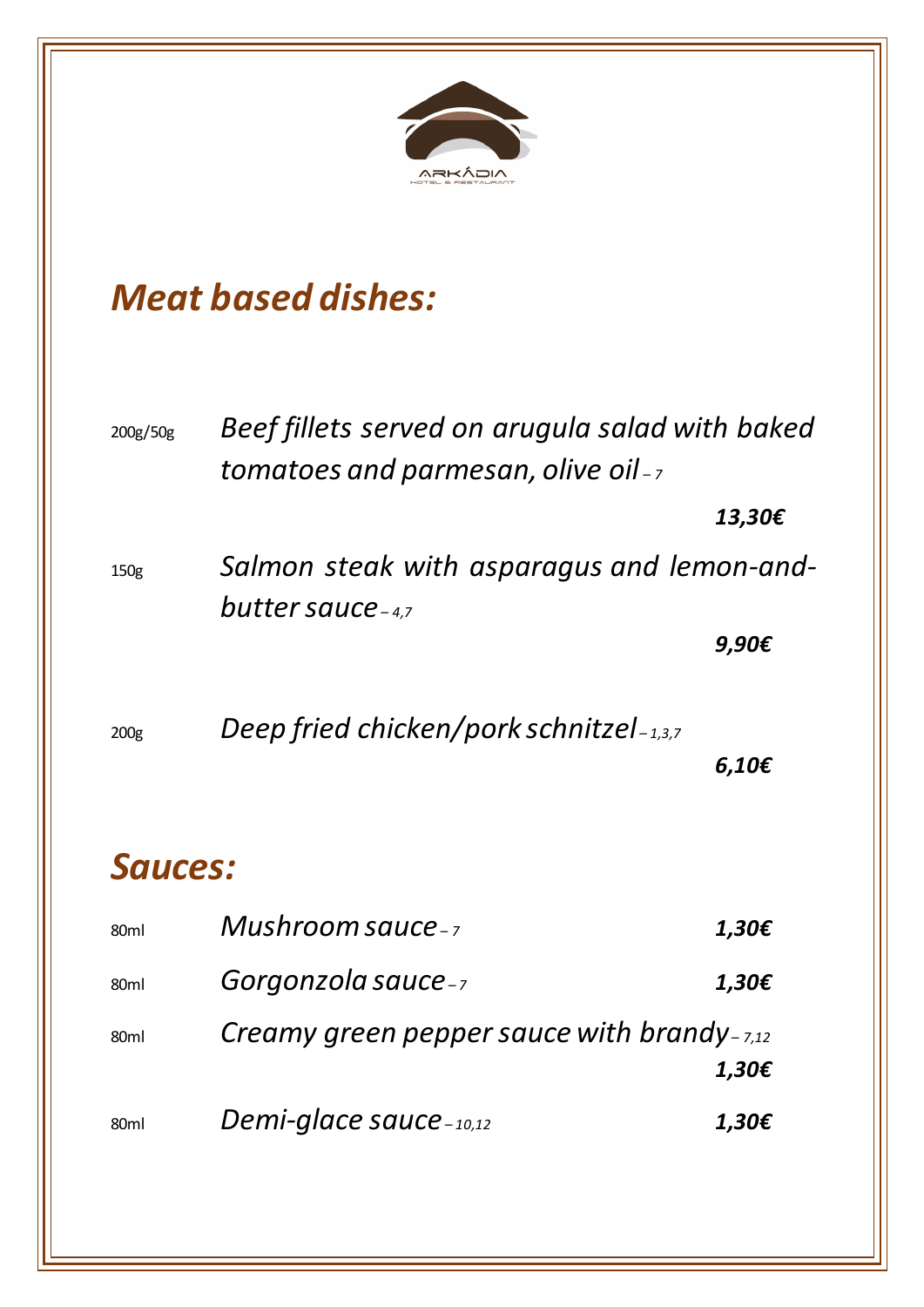

## *Pasta:*

350g *Tagliatelle with bolognese ragout, parmesan cheese – 1,3,7,9*

*6,30€*

350g *Spaghetti with tomato sauce, tiger prawns, cherry tomatoes, garlic, chilli, parmesan cheese – 1,2,3,7*

*7,20€*

350g *Creamy tagliatelle with mushrooms, lemon zest, garlic and parmesan– 1,3,7*

*6,90€*

350g *Penne with pesto verde, cherry tomatoes, chicken meat and parmesan– 1,3,7,8*

*6,10€*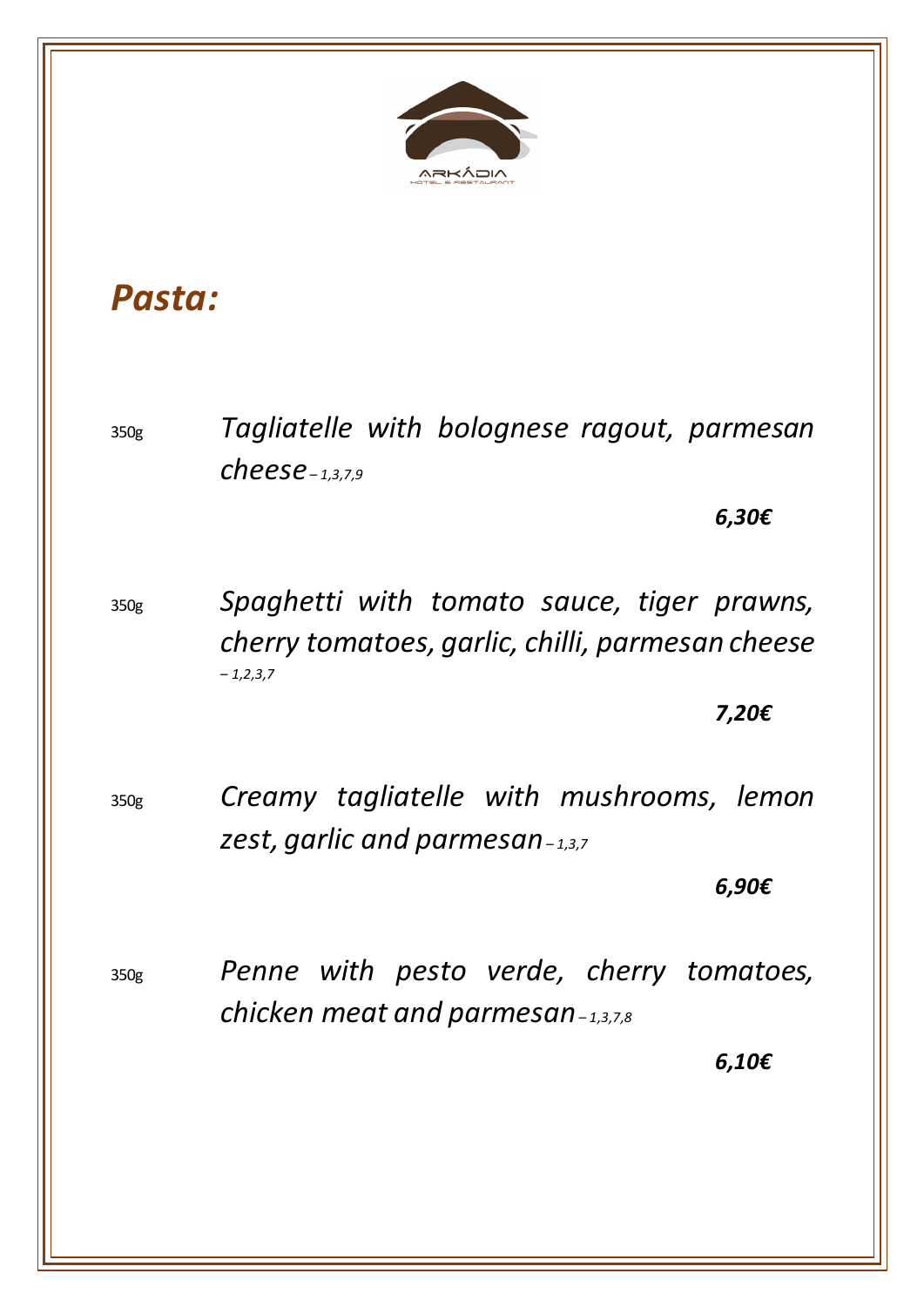

## *Pasta:*

350g *Creamy penne with salmon, dried tomatoes, lemon, baby spinach and parmesan – 1,3,4,7*

*6,90€*

350g *Spaghetti Alio Oglio Peperoncino (olive oil, garlic, chilli) with parmesan– 3,7*

*5,90€*

350g *Penne with gorgonzola sauce, broccoli, chicken meat and parmesan– 7,10*

*6,40€*

*On request we can serve all the pasta dishes with glutenfree penne with extra charge of 0,80€.*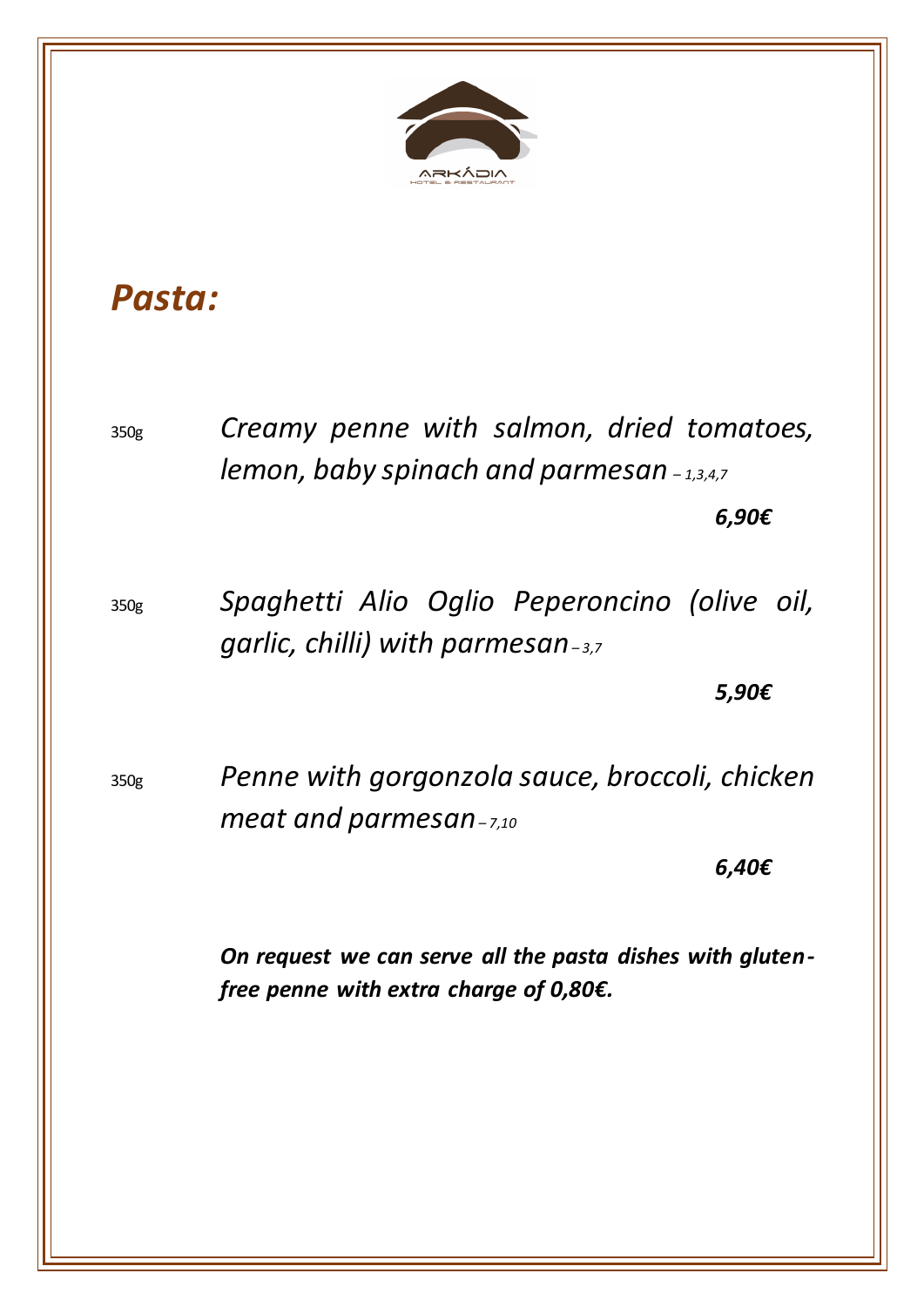

#### *Risotto:*

330g *Creamy mushroom risotto with arugula and parmesan bits – <sup>7</sup>*

*6,70€*

330g *Creamy risotto with gorgonzola cheese, peas, chicken meat and crispy bacon– <sup>7</sup>*

*7,20€*

330g *Creamy parmesan risotto with slices of beef, dried tomatoes, parmesan and prosciutto – 7,12 8,50€*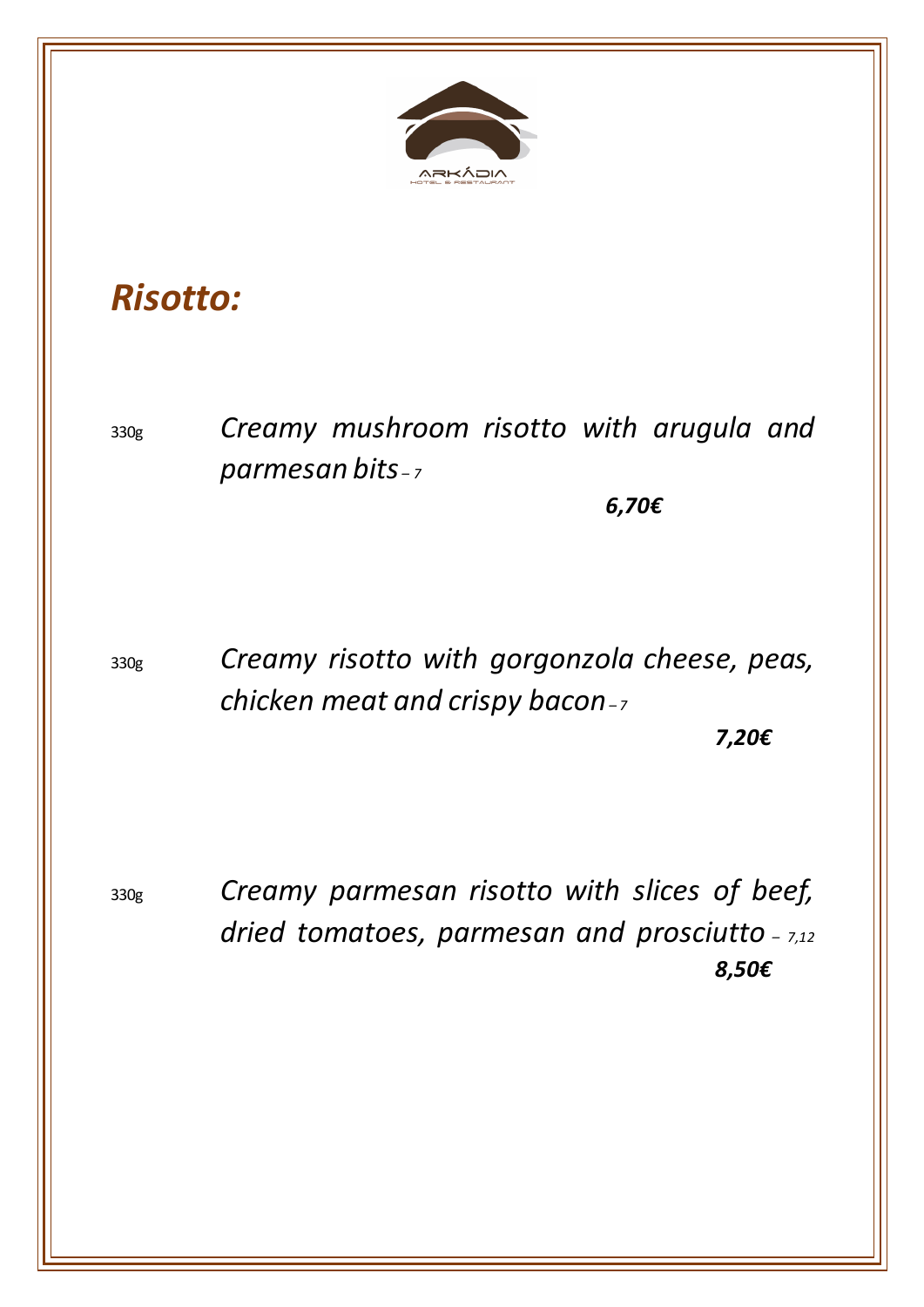

## *Vegetable salads:*

320g *Mixed vegetable salad with tuna, poached egg and vinaegrette dressing– 3,10,12*

*6,10€*

320g *Salad with parma ham, dried tomatoes, grapes, pesto verde and parmesan– 7,8,12*

*6,90€*

320g *Mixed green salad with grilled chicken meat, pancetta, croutons, caesar dressing and parmesan– 1,3,4,7,10*

*7,10€*

320g *Mixed vegetable salad with grilled halloumi cheese, deep fried chicken strips and herb-and garlic dressing – 3,7*

*6,80€*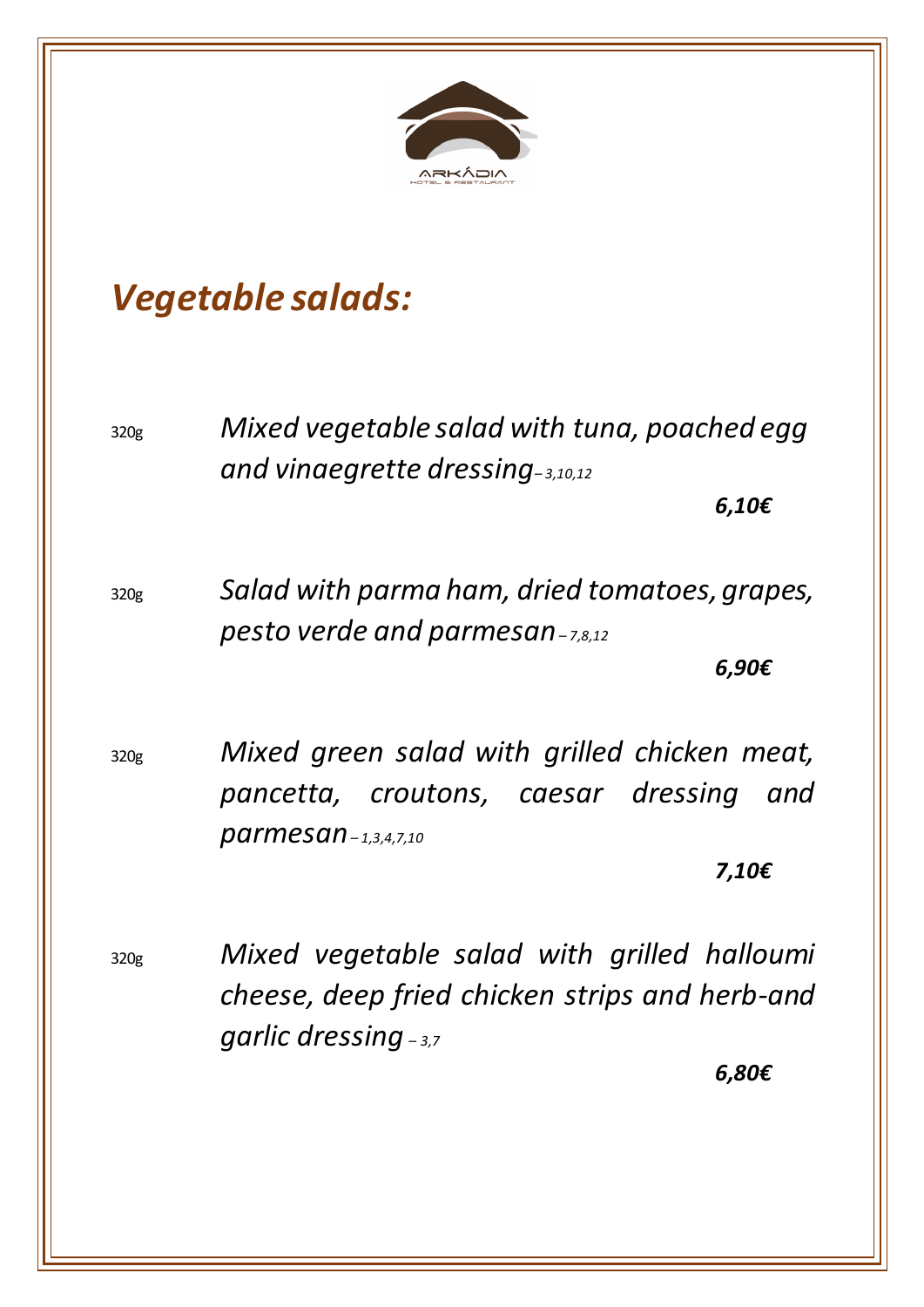

## *Vegetable salads:*

320g *Mixed green salad with slieces of salmon, cherry tomatoes, arugula and lime dressing – 4,12 6,90€*

230g *Gently spicy arugula salad with grilled goat cheese, grapes, cherry tomatoes, nuts and mango chutney – 7,8*

*6,90€*

*All the salads are automatically served with baguette (60g) – <sup>1</sup>*

*On request we can change all the meat products in salads for tofu as an vegetarian option.*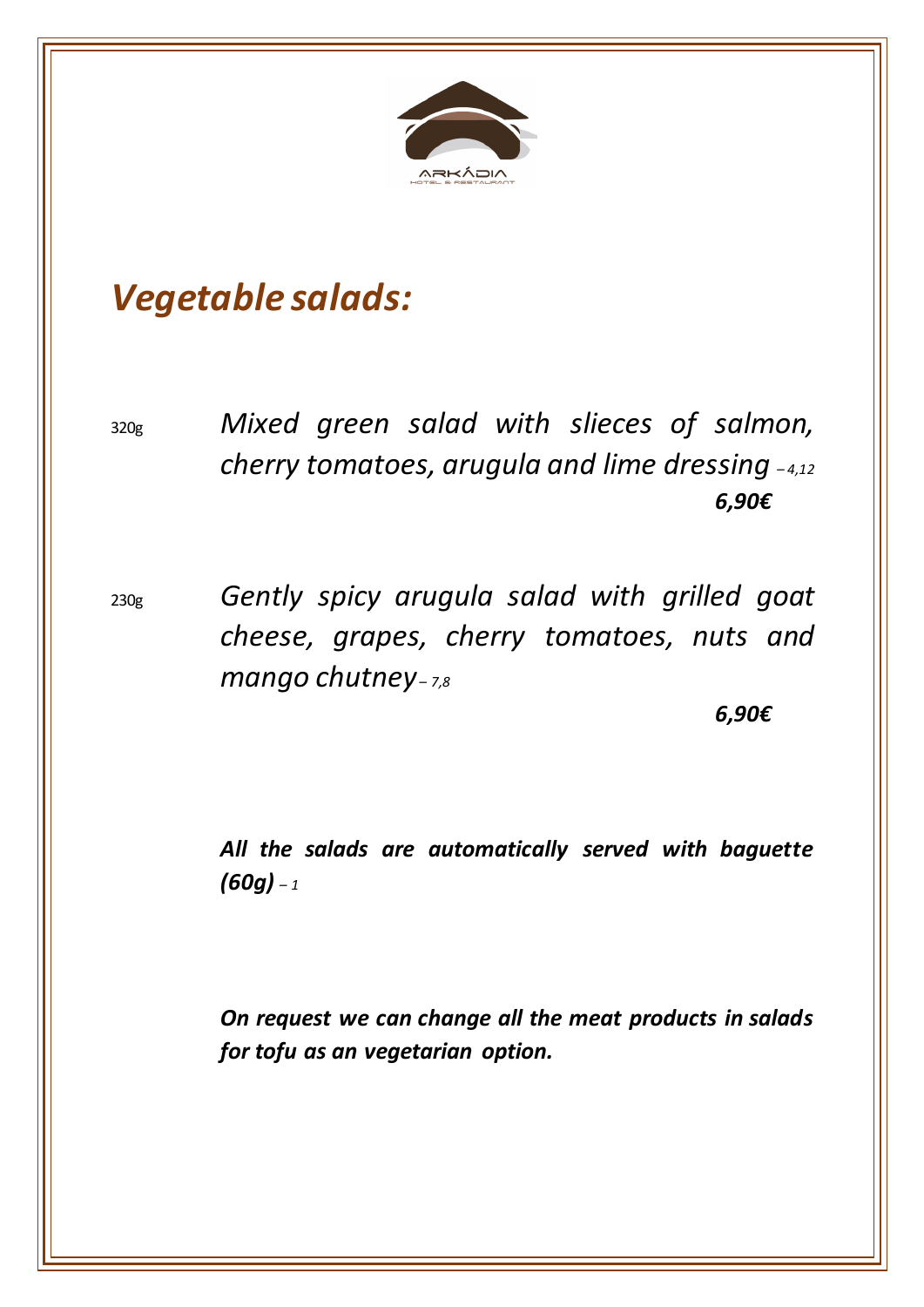

# *Side dishes:*

| 200 <sub>g</sub> | Roasted potatoes with rosemary and garlic $1,60 \epsilon$ |                 |
|------------------|-----------------------------------------------------------|-----------------|
| 200 <sub>g</sub> | Boiled potatoes with butter-7                             | 1,30€           |
| 200 <sub>g</sub> | <i>Steak potato fries</i>                                 | 1,60€           |
| 200 <sub>g</sub> | <i>Sweet potato fries</i>                                 | 2,40€           |
| 200 <sub>g</sub> | Roasted vegetables with thyme                             | $2,30 \epsilon$ |
| 200 <sub>g</sub> | Steamed rice                                              | 1,30€           |
| 200 <sub>g</sub> | Mixed vegetable salad                                     | 1,90€           |
| 200 <sub>g</sub> | Creamy spinach with garlic $-$                            | 2,00€           |
| 60g              | Roasted baquette $-1$                                     | 0,40€           |
| 50g              | $Bread_{-1}$                                              | 0,30€           |
| 50g              | Tatar sauce <sub>-3,12</sub>                              | 0,50€           |
| 50g              | $Ketchup_{-12}$                                           | 0,50€           |
| 50g              | $Mustard_{-10}$                                           | 0,50€           |